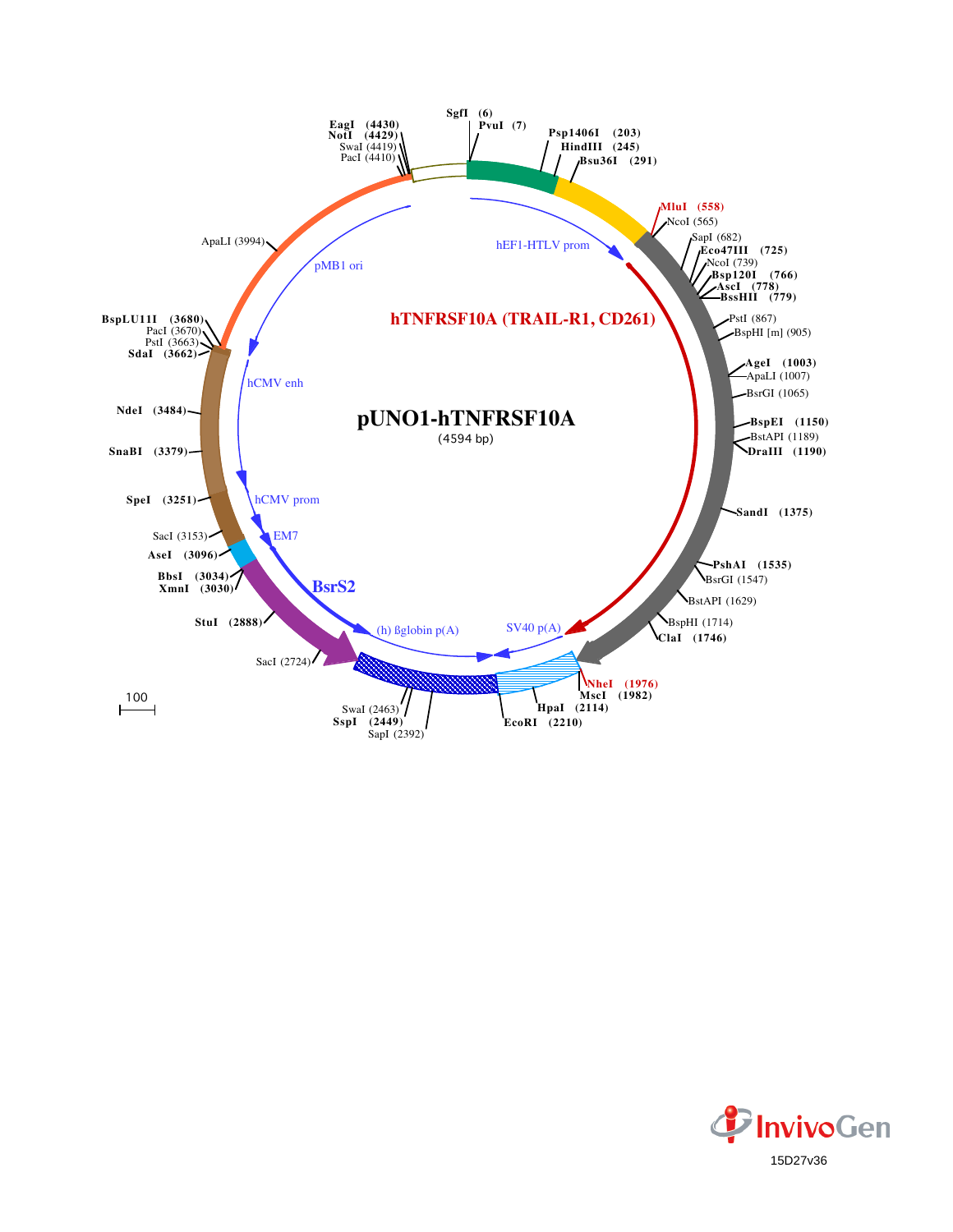**PvuI (7)**

GGATCTGCGATCGCTCCGGTGCCCGTCAGTGGGCAGAGCGCACATCGCCCACAGTCCCCGAGAAGTTGGGGGGAGGGGTCGGCAATTGAACG GGTGCCTA 1 101 GAGAAGGTGGCGCGGGGTAAACTGGGAAAGTGATGTCGTGTACTGGCTCCGCCTTTTTCCCGAGGGTGGGGGAGAACCGTATATAAGTGCAGTAGTCGCC GTGAACGTTCTTTTTCGCAACGGGTTTGCCGCCAGAACACAGCTGAAGCTTCGAG GGGCTCGCATCTCTCCTTCACGCGCCCGCCGCCCTACCTGAGGCC 201 GCCATCCACGCCGGTTGAGTCGCGTTCTGCCGCCTCCCGCCTGTGGTGCCTCCTGAACTGCGTCCGCCGTCTAGGTAAGTTTAAAGCTCAGGTCGAGACC GGGCCTTTGTCCGGCGCTCCCTTGGAGCCTACCTAGACTCAGCCGGCTCTCCACGCTTTGCCTGACCCTGCTTGCTCAACTCTACGTCTTTGTTTCGTTT 401 501 TCTGTTCTGCGCCGTTACAGATCCAAGCTGTGACCGGCGCCTACCTGAGATCACCGGGACGCGTACCATGGCGCCACCACCAGCTAGAGTACATCTAGGT GCGTTCCTGGCAGTGACTCCGAATCCCGGGAGCGCAGCGAGTGGGACAGAGGCAGCCGCGGCCACACCCAGCAAAGTGTGGGGCTCTTCCGCGGGGAGGA 601 701 TTGAACCACGAGGCGGGGGCCGAGGAGCGCTCCCTACCTCCATGGGACAGCACGGACCCAGTGCCCGGGCCCGGGCAGGGCGCCCCAGGACCCAGGCC GGCGCGGGAAGCCAGCCCTCGGCTCCGGGTCCACAAGACCTTCAAGTTTGTCGTCGTCGGGGTCCTGCTGCAGGTCGTACCTAGCTCAGCTGCAACCATC 801 901 AAACTTCATGATCAATCAATTGGCACACAGCAATGGGAACATAGCCCTTTGGGAGAGTTGTGTCCACCAGGATCTCATAGATCAGAAC<u>G</u>TCCTGGAGCCT GTAACCGGTGCACAGAGGGTGTGGGTTACACCAATGCTTCCAACAATTTGTTTGCTTGCCTCCCATGTACAGCTTGTAAATCAGATGAAGAAGAGAGAAG 1001 1101 TCCCTGCACCACCAGCAGGAACACAGCATGTCAGTGCAAACCAGGAACTTTCCGGAATGACAATTCTGCTGAGATGTGCCGGAAGTGCAGCACAGGGTGC 1201 CCCAGAGGGATGGTCAAGGTCAAGGATTGTACGCCCTGGAGTGACATCGAGTGTGTCCACAAAGAATCAGGCAATGGACATAATATATGGGTGATTTTGG 1301 TTGTGACTTTGGTTGTTCCGTTGCTGTTGGTGGCTGTGCTGATTGTCTGTTGTTGCATCGGCTCAGGTTGTGGAGGGGACCCCAAGTGCATGGACAGGGT 1401 GTGTTTCTGGCGCTTGGGTCTCCTACGAGGGCCTGGGGCTGAGGACAATGCTCACAACGAGATTCTGAGCAACGCAGACTCGCTGTCCACTTTCGTCTCT 1501 GAGCAGCAAATGGAAAGCCAGGAGCCGGCAGATTTGACAGGTGTCACTGTACAGTCCCCAGGGGAGGCACAGTGTCTGCTGGGACCGGCAGAAGCTGAAG 1601 GGTCTCAGAGGAGGAGGCTGCTGGTTCCAGCAAATGGTGCTGACCCCACTGAGACTCTGATGCTGTTCTTTGACAAGTTTGCAAACATCGTGCCCTTTGA 1701 CTCCTGGGACCAGCTCATGAGGCAGCTGGACCTCACGAAAAATGAGATCGATGTGGTCAGAGCTGGTACAGCAGGCCCAGGGGATGCCTTGTATGCAATG 1801 CTGATGAAATGGGTCAACAAAACTGGACGGAACGCCTCGATCCACACCCTGCTGGATGCCTTGGAGAGGGATGGAAGAGAGACATGCAAAAGAGAGATTC AGGACCTCTTGGTGGACTCTGGAAAGTTCATCTACTTAGAAGATGGCACAGGCTCTGCCGTGTCCTTGGAGTGAAAGCTAGCTGGCCAGACATGATAAGA 1901 2001 TACATTGATGAGTTTGGACAAACCACAACTAGAATGCAGTGAAAAAAATGCTTTATTTGTGAAATTTGTGATGCTATTGCTTTATTTGTAACCATTATAA 2101 GCTGCAATAAACAAGTTAACAACAACAATTGCATTCATTTTATGTTTCAGGTTCAGGGGGAGGTGTGGGAGGTTTTTTAAAGCAAGTAAAACCTCTACAA 2201 ATGTGGTATGGAATTCTAAAATACAGCATAGCAAAACTTTAACCTCCAAATCAAGCCTCTACTTGAATCCTTTTCTGAGGGATGAATAAGGCATAGGCAT 2301 CA**G**GGGCTGTTGCCAATGTGCATTAGCTGTTTGCAGCCTCACCTTCTTTCATGGAGTTTAAGATATAGTGTATTTTCCCAAGGTTTGAACTAGCTCTTCA M A P P P A R V H L G 1 12 A F L A V T P N P G S A A S G T E A A A A T P S K V W G S S A G R 45 FIE PRGGGRGAL PT SMGQ HGP SARARAGRAPG PRP A R E A S P R L R V H K T F K F V V V G V L L Q V V P S S A A T K L H D Q S I G T Q Q W E H S P L G E L C P P G S H R S E R P G A 112 145PC N R C T E G V G Y T N A S N N L F A C L P C T A C K S D E E E R S 178 P C T T T R N T A C Q C K P G T F R N D N S A E M C R K C S T G C P R G M V K V K D C T P W S D I E C V H K E S G N G H N I W V I L 212 V V T L V V P L L L V A V L I V C C C I G S G C G G D P K C M D R V 245 C F W R L G L L R G P G A E D N A H N E I L S N A D S L S T F V S 278 E Q Q M E S Q E P A D L T G V T V Q S P G E A Q C L L G P A E A E 312 G S Q R R R L L V P A N G A D P T E T L M L F F D K F A N I V P F D 345 378 N S W D Q L M R Q L D L T K N E I D V V R A G T A G P G D A L Y A M L M K W V N K T G R N A S I H T L L D A L E R M E E R H A K E K I 412 Q D L L V D S G K F I Y L E D G T G S A V S L E • 445**SgfI (6) Psp1406I (203) HindIII (245) Bsu36I (291) MluI (558)** NcoI (565) SapI (682) **Eco47III (725)** NcoI (739) **Bsp120I (766) AscI (778) BssHII (779)** PstI (867) BspHI [m] (905) **AgeI (1003)** ApaLI (1007) BsrGI (1065) **BspEI** (1150) BstAPI (1189) **DraIII (1190) SandI (1375) PshAI (1535)** BsrGI (1547) BstAPI (1629) BspHI (1714) **ClaI (1746) NheI (1976) MscI (1982) HpaI (2114) EcoRI (2210)** SapI (2392) **SspI (2449)** SwaI (2463) 301 7 8

TTTCTTTATGTTTTAAATGCACTGACCTCCCACATTCCCTTTTTAGTAAAATATTCAGAAATAATTTAAATACATCATTGCAATGAAAATAAATGTTTTT 2401